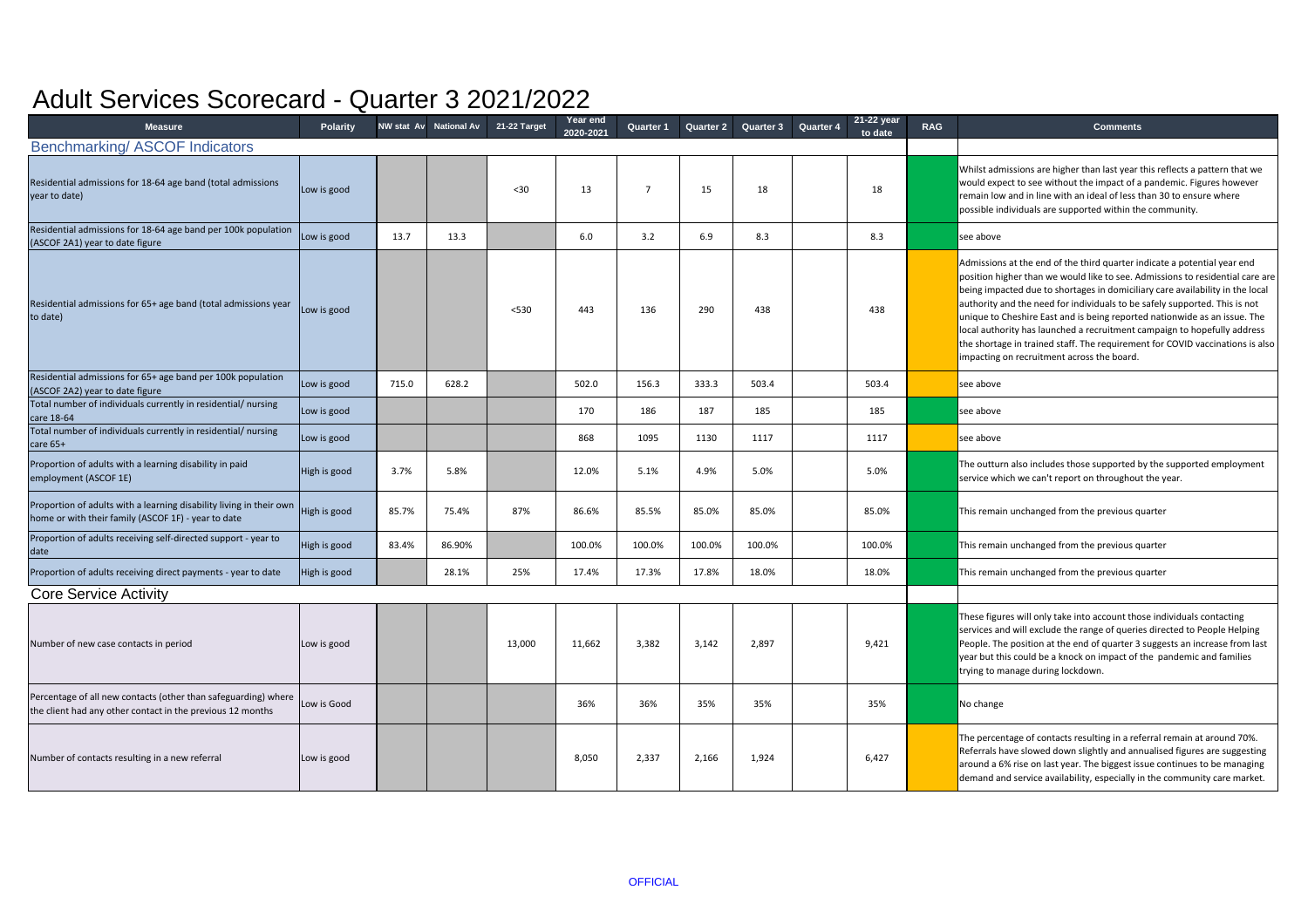| <b>Measure</b>                                                                                                                                                                                | <b>Polarity</b> | <b>NW stat Av National Av</b> | 21-22 Target | Year end<br>2020-2021 | <b>Quarter 1</b> | <b>Quarter 2</b> | <b>Quarter 3</b> | <b>Quarter 4</b> | 21-22 year<br>to date | <b>RAG</b> | <b>Comments</b>                                                                                                                                                                                                                                                                                                                                                                                                                                        |
|-----------------------------------------------------------------------------------------------------------------------------------------------------------------------------------------------|-----------------|-------------------------------|--------------|-----------------------|------------------|------------------|------------------|------------------|-----------------------|------------|--------------------------------------------------------------------------------------------------------------------------------------------------------------------------------------------------------------------------------------------------------------------------------------------------------------------------------------------------------------------------------------------------------------------------------------------------------|
| Number of assessments completed in period                                                                                                                                                     | n/a             |                               |              | 2,684                 | 593              | 612              | 547              |                  | 1,752                 |            | Overall assessments compared to the volume of referrals indicates that we<br>have an increasing backlog in terms of workload. Teams are reporting issues<br>with capacity to undertake work which is compounded by ongoing issues<br>from COVID and isolation requirements.                                                                                                                                                                            |
| Percentage of assessments that result in any commissioned<br>service (including long-term, short-term and telecare)                                                                           | n/a             |                               |              | 82.8%                 | 84.1%            | 79.4%            | 74.0%            |                  | 79.2%                 |            | This suggests that the right cases are progressing to referral and<br>assessment. There will always be some cases that don't result in packages<br>due to changing circumstances during assessment/ self funders.                                                                                                                                                                                                                                      |
| Number of support plan reviews completed in quarter                                                                                                                                           | High is good    |                               |              | 4,802                 | 1,158            | 803              | 794              |                  | 2,755                 |            | Overall pressures in terms of increased referrals are also having a knock on<br>effect to complete scheduled reviews, again compounded by issues relating<br>to COVID isolation requirements.                                                                                                                                                                                                                                                          |
| Percentage of clients who have received long term support for<br>12 months continuously that have been reviewed in the last $12$ High is good<br>months - snapshot position at end of quarter |                 |                               | 75%          | 74.8%                 | 62.1%            | 58.6%            | 55.5%            |                  | 55.5%                 |            | See above                                                                                                                                                                                                                                                                                                                                                                                                                                              |
| Percentage of clients who have received long term support for<br>24 months continuously that have been reviewed in the last $24$ High is good<br>months - snapshot position at end of quarter |                 |                               |              | 93.3%                 | 92.8%            | 92.3%            | 89.8%            |                  | 91.6%                 |            | The ongoing pressures in the services in terms of capacity to complete both<br>assessments and reviews, especially with continuing isolation guidance, is<br>now beginning to show in this measure. Whilst overall the majority of<br>individuals requiring long term support still have an up to date package of<br>care that has been reviewed either within or prior to the pandemic, it is<br>likely that the year end position will be below 90%. |
| Proportion of service users in receipt of a community based<br>service.                                                                                                                       | High is good    |                               | 80%          | 84.4%                 | 81.3%            | 80.7%            | 80.3%            |                  | 83.5%                 |            | This is a potentially positive impact of the pandemic as services have<br>adapted to support individuals within the community. It reflects the<br>reluctance of many who do not wish to enter long-term bed-based services.<br>We have also seen an increase in carers to our Carers Hub reflecting family<br>desires to support individuals at home.                                                                                                  |
| Number of service users in receipt of a community based<br>service.                                                                                                                           | High is good    |                               |              | 4,872                 | 4,956            | 4,895            | 4,710            |                  | 4,710                 |            | see above                                                                                                                                                                                                                                                                                                                                                                                                                                              |
| Care4CE                                                                                                                                                                                       |                 |                               |              |                       |                  |                  |                  |                  |                       |            |                                                                                                                                                                                                                                                                                                                                                                                                                                                        |
| Number of mental health reablement referrals received in<br>quarter                                                                                                                           | n/a             |                               |              | 2,462                 | 757              | 712              | 619              |                  | 2,088                 |            | Whilst there was a reduction in referrals in quarter 3, the service continues<br>to see a high level of increasingly complex needs and overall referrals are<br>looking at being 13% higher than last year.                                                                                                                                                                                                                                            |
| Percentage of referrals where individual engaged                                                                                                                                              | High is good    |                               |              | 77.0%                 | 75%              | 72%              | 72%              |                  | 73%                   |            | Engagement appears to have stabilised and hopefully as guidelines<br>continue to ease and individuals feel more confident with face to face<br>services this will improve.                                                                                                                                                                                                                                                                             |
| Percentage of completed interventions which resulted in no<br>ongoing package (ongoing package defined as a long term<br>support service)                                                     | High is good    |                               |              | 100.0%                | 100.0%           | 100.0%           | 100.0%           |                  | 100.0%                |            | no change                                                                                                                                                                                                                                                                                                                                                                                                                                              |
| Number of dementia reablement referrals received in quarter                                                                                                                                   | n/a             |                               |              | 935                   | 290              | 266              | 299              |                  | 855                   |            | Referrals are averaging around 290 per quarter and likely to be up around<br>20% from last year. This is resulting in continued pressures on the services<br>available to support.                                                                                                                                                                                                                                                                     |
| Number of community support reablement referrals received in $n/a$<br>quarter                                                                                                                 |                 |                               |              | 947                   | 277              | 334              | 251              |                  | 862                   |            | Whilst a reduction in referrals in quarter 3, the overall numbers continue to<br>be much higher than last year. Adding to the ongoing pressures in the<br>market overall, magnified due to issues around COVID-19 and additional<br>requirements for PPE this is becoming increasingly difficult to sustain long<br>term.                                                                                                                              |
| Percentage of community support reablement completed with<br>no ongoing package of care (ongoing package of care defined as High is good<br>long term support in SALT)                        |                 |                               |              | 67%                   | 71%              | 74%              | 52%              |                  | 66%                   |            | At this stage the drop in quarter 3 may not be an immediate cause for<br>concern. It could however indicate that pressures in the market around<br>early support services available together with long term impacts of COVID<br>mean that we are now seeing a higher number of individuals with increased<br>needs.                                                                                                                                    |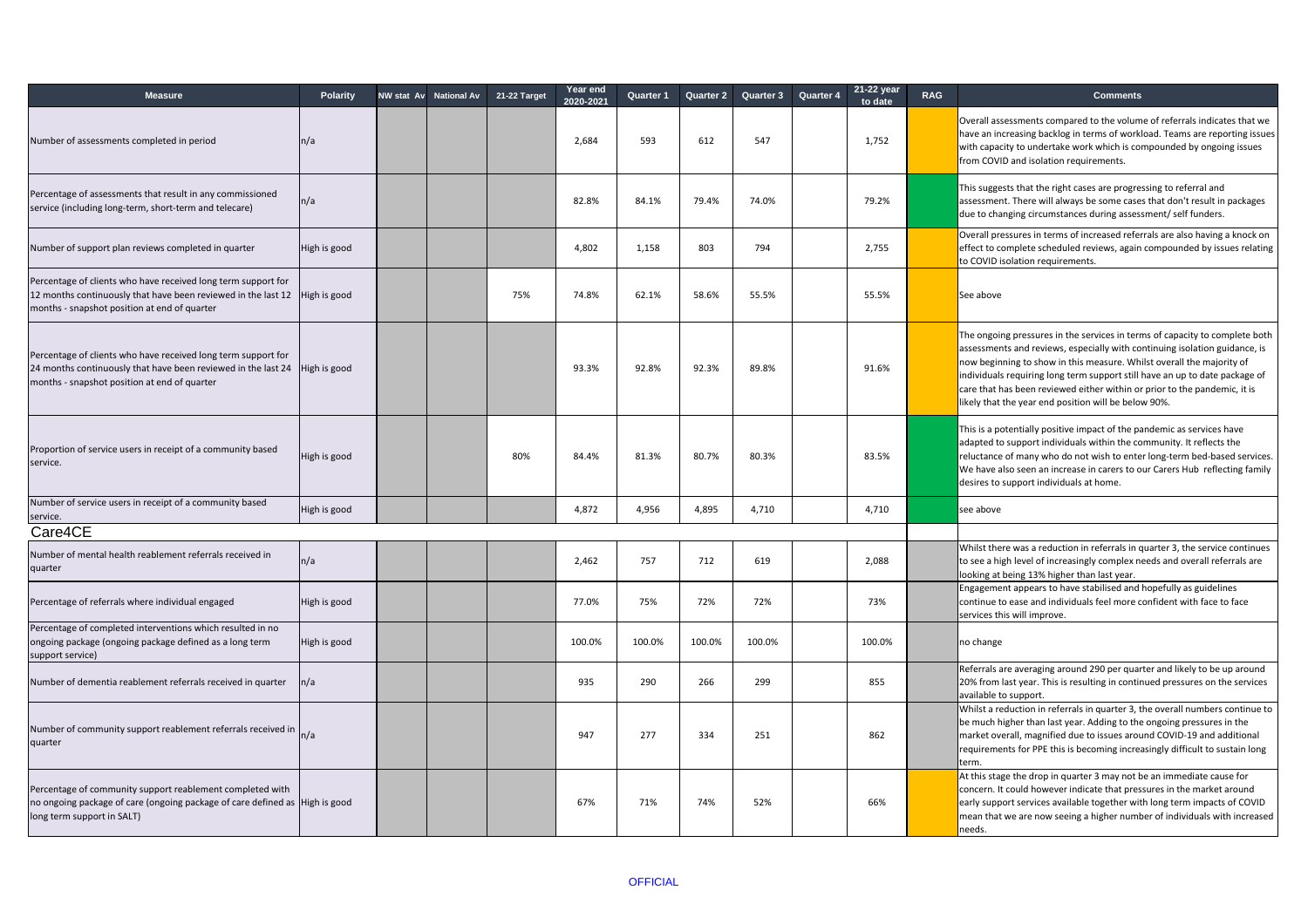| <b>Measure</b>                                                                                                                                                 | <b>Polarity</b> | NW stat Av | <b>National Av</b> | 21-22 Target | <b>Year end</b><br>2020-2021 | <b>Quarter 1</b> | <b>Quarter 2</b> | <b>Quarter 3</b> | <b>Quarter 4</b> | 21-22 year<br>to date | <b>RAG</b> | <b>Comments</b>                                                                                                                                                                                                                                                                                                                                                                                                                                                                                        |
|----------------------------------------------------------------------------------------------------------------------------------------------------------------|-----------------|------------|--------------------|--------------|------------------------------|------------------|------------------|------------------|------------------|-----------------------|------------|--------------------------------------------------------------------------------------------------------------------------------------------------------------------------------------------------------------------------------------------------------------------------------------------------------------------------------------------------------------------------------------------------------------------------------------------------------------------------------------------------------|
| <b>Active Service Users</b>                                                                                                                                    |                 |            |                    |              |                              |                  |                  |                  |                  |                       |            |                                                                                                                                                                                                                                                                                                                                                                                                                                                                                                        |
| Total number of individuals on the visual impairment register                                                                                                  | n/a             |            |                    |              | 2,231                        | 2,181            | 2,226            | 2,267            |                  | 2,267                 |            | It is important to understand the numbers in order to be able to develop<br>sufficiency of services and inform equality impact assessments when<br>changing services to ensure no individuals are adversely affected                                                                                                                                                                                                                                                                                   |
| Total number of clients with an active service other than<br>Telecare (18-25)                                                                                  | n/a             |            |                    |              | 222                          | 221              | 215              | 223              |                  | 223                   |            | see overall comments above re individuals supported in the community                                                                                                                                                                                                                                                                                                                                                                                                                                   |
| Total number of clients with an active service other than<br>Telecare (26-64)                                                                                  | n/a             |            |                    |              | 1,359                        | 1,368            | 1,367            | 1,345            |                  | 1,345                 |            | see overall comments above re individuals supported in the community                                                                                                                                                                                                                                                                                                                                                                                                                                   |
| Total number of clients with an active service other than<br>Telecare (65-84)                                                                                  | n/a             |            |                    |              | 1,527                        | 1,536            | 1,514            | 1,499            |                  | 1,499                 |            | see overall comments above re individuals supported in the community                                                                                                                                                                                                                                                                                                                                                                                                                                   |
| Total number of clients with an active service other than<br>Telecare (85+)                                                                                    | n/a             |            |                    |              | 1,223                        | 1,240            | 1,243            | 1,193            |                  | 1,193                 |            | see overall comments above re individuals supported in the community                                                                                                                                                                                                                                                                                                                                                                                                                                   |
| Total number of clients only receiving a Telecare service                                                                                                      | n/a             |            |                    |              | 1,762                        | 1,706            | 1,703            | 1,634            |                  | 1,634                 |            | Given that we are seeing increased numbers of individuals being supported<br>in the community we are monitoring the take up of telecare products. We<br>are however aware that some families are utilising other forms of digital<br>products and platforms in a range of innovative ways to support family<br>members in ways that traditionally may have required telecare products.<br>These advancements in technology will form part of our understanding and<br>planning process moving forward. |
| Total number of clients receiving any service - including<br>Telecare (65+)                                                                                    | n/a             |            |                    |              | 4,408                        | 4,387            | 4,365            | 4,236            |                  | 4,236                 |            | see overall comments above re individuals supported in the community                                                                                                                                                                                                                                                                                                                                                                                                                                   |
| Numbers of distinct individuals supported through the Carers<br>Hub                                                                                            | n/a             |            |                    |              | 1,749                        | 417              | 949              | 1,038            |                  | 1,038                 |            | Please note this excludes carers assessments completed by the local<br>authority. An overarching distinct number of carers supported will be<br>quality assured and verifed for the statutory returns. At the same point last<br>year we had 811 distinct clients supported.                                                                                                                                                                                                                           |
| Rate of carers receiving a carer service (per 10k population)                                                                                                  | n/a             |            |                    |              | 58                           | 17               | 31               | 34               |                  | 34                    |            | See above                                                                                                                                                                                                                                                                                                                                                                                                                                                                                              |
| <b>Risk Enablement</b>                                                                                                                                         |                 |            |                    |              |                              |                  |                  |                  |                  |                       |            |                                                                                                                                                                                                                                                                                                                                                                                                                                                                                                        |
| Number of mental health act assessments completed                                                                                                              | $\ln/a$         |            |                    |              | 605                          | 163              | 146              | 152              |                  | 461                   |            | Overall the picture presented is indicating a slightly higher picture than last<br>year. It is possible we are now beginning to see an increase in requests as<br>the impacts of the pandemic on the mental health of individuals are<br>becoming more apparent.                                                                                                                                                                                                                                       |
| Number of S117 clients (includes Z65 MH Aftercare from Q4)                                                                                                     | n/a             |            |                    |              | 929                          | 955              | 971              | 978              |                  | 978                   |            | As above we are seeing increased numbers overall requiring S117 support.<br>The increased needs will form part of any commissioning and service<br>planning activity.                                                                                                                                                                                                                                                                                                                                  |
| New DOLS requests (cumulative)                                                                                                                                 | n/a             |            |                    |              | 2,836                        | 836              | 1,665            | 2,550            |                  | 2,550                 |            | Q3 2021/22 is showing a continued rising picture and year end estimates<br>indicate a 20% increase. Whilst an increased workload, this is positive in<br>that providers are following the correct procedures and ensuring<br>individuals are being appropriately assessed. There is ongoing preparatory<br>work to assess the potential impact of the LPS guidance which is currently<br>being finalised.                                                                                              |
| New DOLS requests per 100,000 (cumulative)                                                                                                                     | n/a             | 433        | 454                |              | 932.1                        | 270.9            | 539.5            | 826.3            |                  | 826.3                 |            | see above                                                                                                                                                                                                                                                                                                                                                                                                                                                                                              |
| Timeliness of DOLS application processing<br>Average days lapsed from date application received to date<br>application signed off (for completed applications) | Low is good     |            |                    |              | 40<br>(Average<br>over year) | 47               | 48               | 38               |                  | N/A                   |            | Despite increased volumes there has been a positive reduction in the<br>average days taken per application                                                                                                                                                                                                                                                                                                                                                                                             |
| Number of substantiated (including partially substantiated) S42<br>enquiries concluding with a 'type' of domestic abuse                                        | Low is good     |            |                    |              | 15                           | 11               | 19               | 17               |                  | 47                    |            | The increase in those where domestic abuse features reflects a national<br>picture around rising issues during the COVID-19 pandemic. The service<br>works closely alongside the domestic abuse service to ensure services are<br>there to support individuals.                                                                                                                                                                                                                                        |